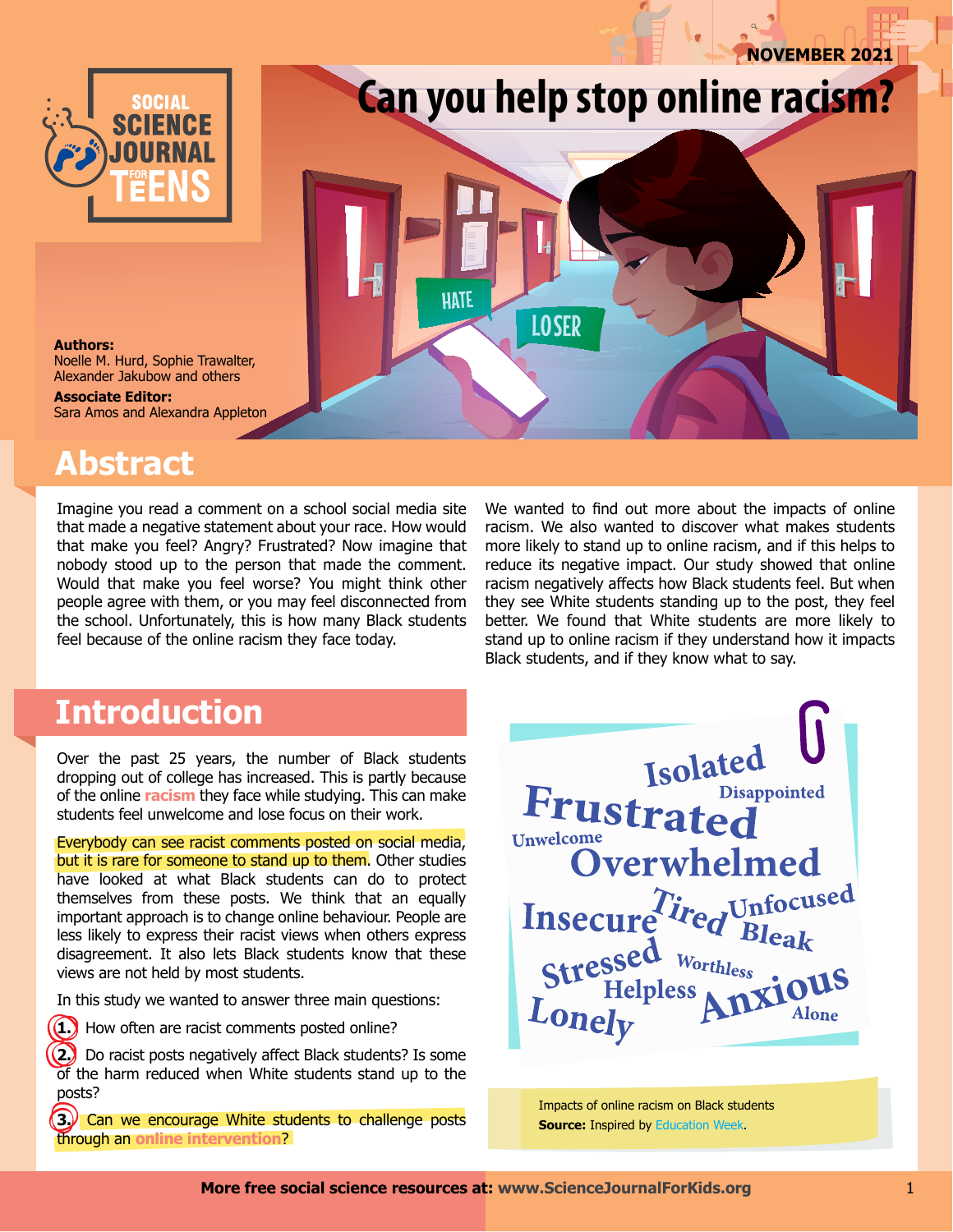

# **Methods**

Our study focused on a mid-sized public university in the Southeastern U.S. First, we used a computer program to collect all comments from the online student newspaper and school Facebook pages. We **filtered** and **categorized** the results into different types of racism.

We then designed **focus groups** to give Black and White students the chance to talk about their experiences with online racism. Afterwards, we **analyzed** their responses to look for trends within their experiences.

Finally, we designed an online intervention based on our results. We split White students into three groups:

#### **Partial intervention**

Students read an article about online racism. The article highlighted the positive **impacts** felt by Black students when White students challenged online racism.

#### **Full intervention**

Students read the same article. They were also given more instruction and examples of what to say when standing up to racist posts online.

#### **→ Control group**

Students were not given any reading material.

Afterwards, we asked everybody about their views on standing up to online racism. All students also had the chance to respond to an online racist comment.

### **Results**

Approximately 4% of Facebook posts and 44% of posts to the online student newspaper were explicitly racist or prejudiced against marginalized groups. Participants across all of the focus groups said that they had seen racist comments online.

Black students felt frustrated, unwelcome, isolated, and overwhelmed when they saw online racism. They also reported feeling distracted and unable to focus on their studies. Black students across the focus groups said it was rare to see someone stand up to a racist post. However, they felt relieved and part of the community when it did

happen.

Attitudes towards standing up to racist posts significantly improved after both interventions (Figure 1). White students were significantly more likely to stand up to a racist comment and submit a response after the full intervention.

- Partial intervention: 19% submitted a response
- Full intervention: 30% of students submitted a response
- Control group: 13% submitted a response

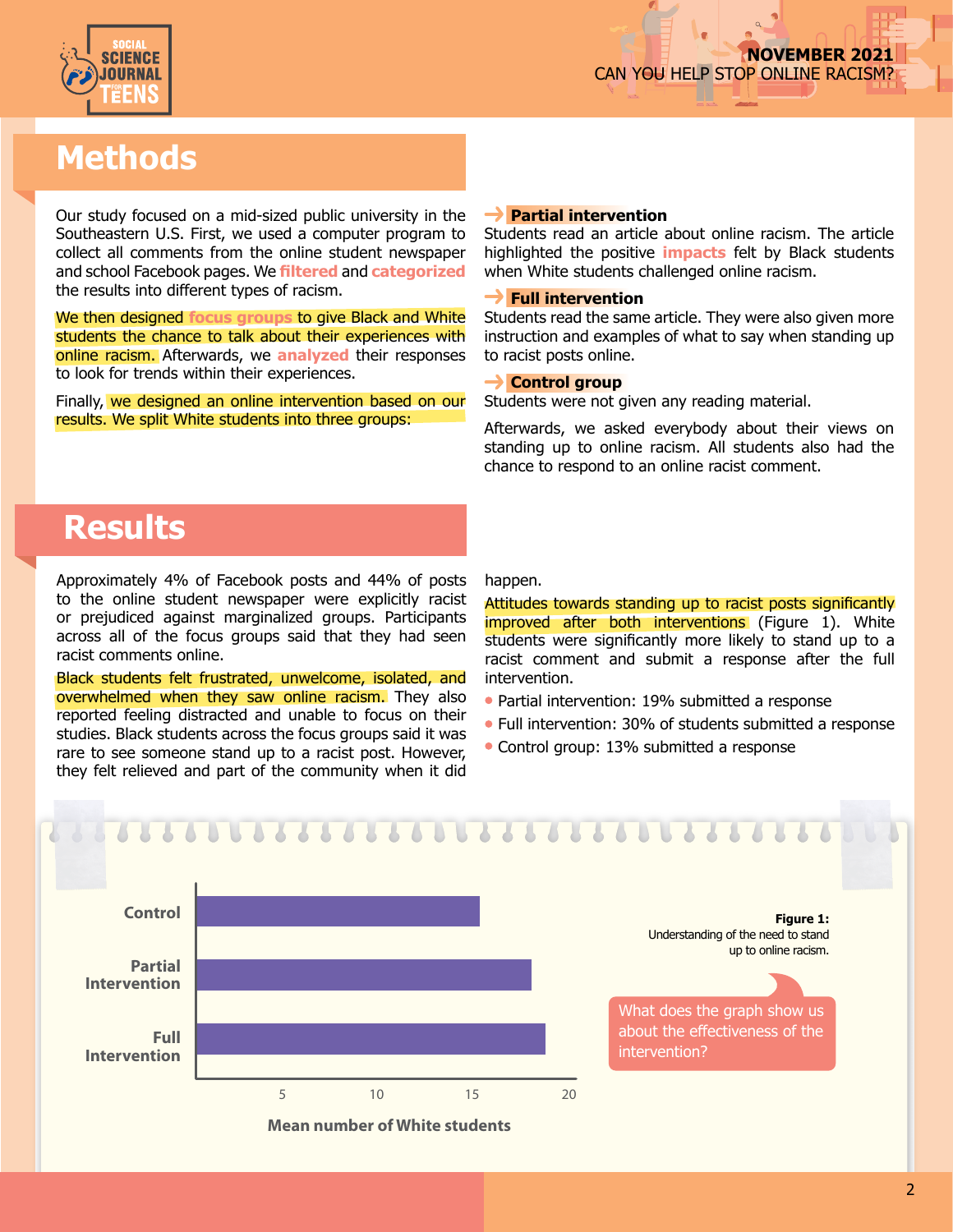

### **Discussion**

The data from the focus groups suggested that Black students feel less isolated after seeing White people stand up to online racism. Most White students admitted that they do not stand up to online racist posts. This is often because they were unsure of what to say and worried about saying the wrong thing.

Through the online interventions, we were able to increase the likelihood of White students standing up to online racism. Understanding how online racism impacts Black students and knowing the right way to respond is vital. It increased the likelihood of students responding to racist comments online by 130%.

### **Conclusion**

Helping to stop racism is a shared responsibility. People are more likely to express their racist views if they think others support them. You should always report online racism when you see it. If you feel comfortable, you can also use your voice to stand up against it. This helps stop racism

spreading, but also shows Black students that these views are not supported by the majority. By making the brave decision to stand up to racism, you are helping to create an inclusive online environment where everyone can thrive.

#### **Tips on How to Stand Up to Online Racism:**

Research shows that briefly expressing disagreement and your own emotional reaction or personal values is enough. Don't personally attack the individual. Here are examples of effective responses:

"I think what you said could be harmful to other students. I want my school to be a place where everyone feels welcome."

"I'm disappointed that you would say something that is racially offensive."

"I am upset by what you said. I think it is important that all people are treated fairly."

"Your comments are racially insensitive. I completely disagree with you."

#### **Glossary of Key Terms**

**Analyze** – Examine in detail.

**Categorize** – Put things into groups with the same features.

**Filter** – Remove unwanted data.

**Focus group** – A group of people brought together to discuss a particular subject.

**Impact** – (Have) a strong effect on someone or something.

**Online intervention** – An online experiment that is designed to change the way people think about a subject.

**Racism** – A system of structuring opportunity and assigning value based on physical properties such as skin color and hair texture. This "system" unfairly disadvantages some individuals and groups, and it damages their health and mental health.

Acknowledgment: This article's adaptation was supported by the Goggio Family Foundation. *Goggio Family Foundation*